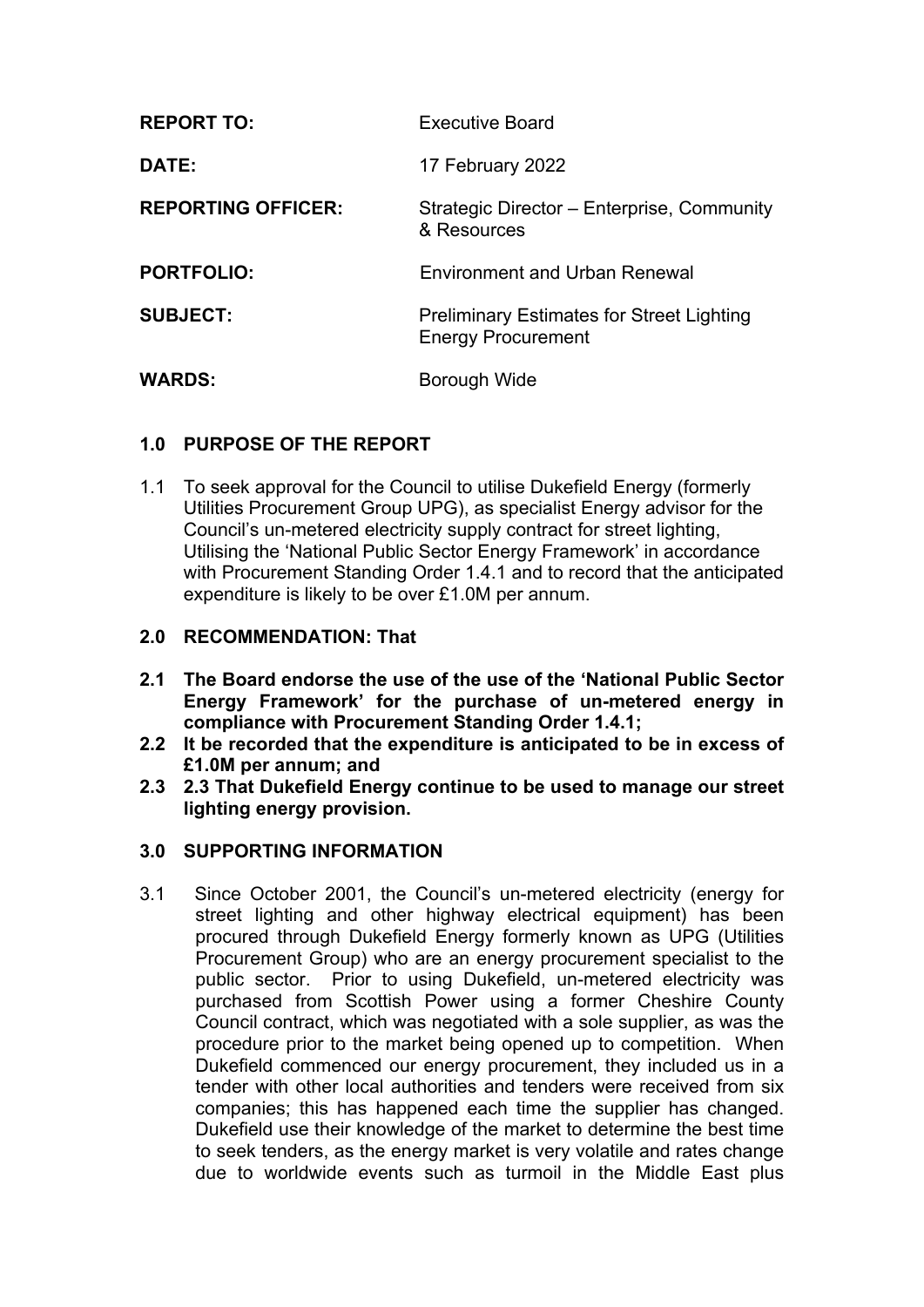economic data in the UK. The first contract through Dukefield commenced in April 2002 and initially was awarded to Eon (previously Powergen), and then has been was awarded to the following companies:

- Eon (previously Powergen) April 2002 until 31 March 2007
- Scottish and Southern Energy April 2007 until 31 March 2011
- Haven Power April 2011 until 31 March 2015
- British Gas April 2015 until 31March 2017
- SSE Energy April 2017 until present
- 3.2 The current contract with SSE Energy expires on 31<sup>st</sup> March 2022; therefore, we will be looking for Dukefield to invite Tenders on our behalf for supply of energy from April 2022 onwards for a period of between 12 and 36 months as recommended.
- 3.3 Current rates are 17.623p/kwh for daytime equipment and 13.009p/kwh for night-time equipment (including Climate Change Levy (CCL) and Feed in Tariff (FiTs) Charge. The total Annual spend currently equates to an annual cost of around £1 Million.
- 3.4 A preliminary recent market enquiry with our current supplier suggest the new rates will represent an Annual increase of £370,000 to £700,000 (37-70%) on the current cost of energy supply for 2021/22 depending on the length of contract term.
- 3.5 If any electrical equipment is installed or removed, then the total amount payable will be adjusted accordingly. The current LED upgrade programme is reducing the energy consumption monthly as work progresses. The total amount payable is determined from an itemised listing of our equipment which is determined from our inventory and converted into the required format and submitted by Dukefield, on our behalf, to Scottish Power (the Distribution Network Operator (DNO)), who in turn issue a Certificate of monthly Consumption based on the burning hours recorded for that month. The certificate is updated every month; therefore, any equipment removed/added is included within a relatively short period of time.
- 3.6 The Street Lighting Energy contract needs to be accepted within a very short timescale, generally on the same day as the offer, due to the rapid changes in the prices charged for electricity, which can result in an offer being withdrawn at short notice. This was done after consultation with the Council's Finance and Internal Audit Sections who supported the Strategic Director's acceptance of it. The process has been reviewed by Internal Audit, who are satisfied that the system represents good value for money for the Council.

# **4.0 POLICY IMPLICATIONS**

**4.1** None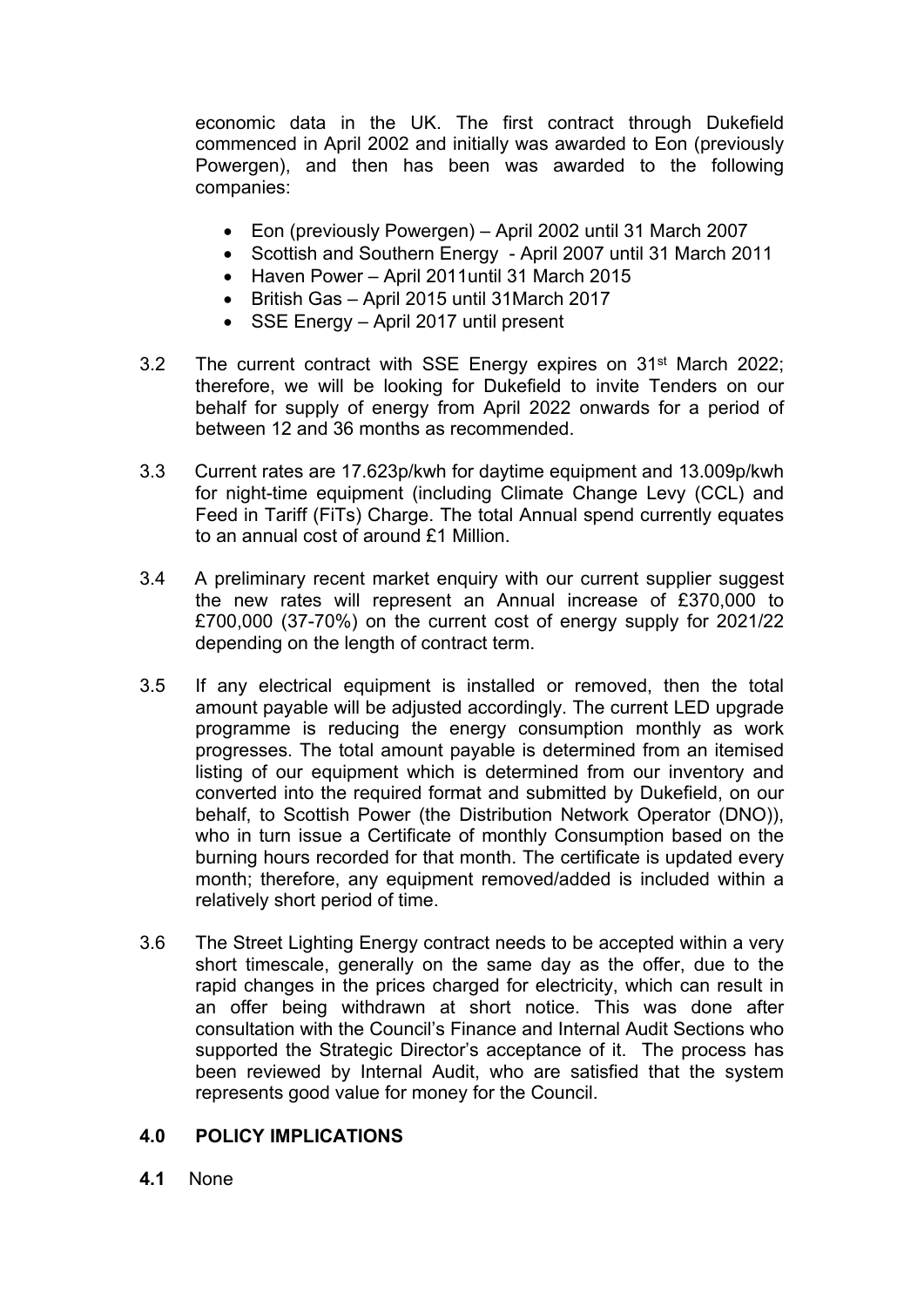# **5.0 OTHER IMPLICATIONS**

### **5.1 Resource Implications**

Funding for these energy costs is provided through the Street Lighting Revenue Budget.

#### **5.2 Sustainability**

The energy where possible is purchased from renewable sources and is therefore exempt from the Climate Change Levy (CCL)

#### **5.3 Value for Money**

The use of an energy procurement specialist provides good value for money as it advises on the most appropriate time to purchase electricity. Dukefield can combine tenders with other bodies that are looking to procure at similar times to offer economies of scale for the Council.

### **6.0 IMPLICATIONS FOR THE COUNCIL'S PRIORITIES**

- 6.1 **Children and Young People in Halton** There are no direct implications on this priority
- 6.2 **Employment, Learning and Skills in Halton** There are no direct implications on this priority

#### 6.3 **A Healthy Halton**

There are no direct implications on this priority

### 6.4 **A Safer Halton**

This contract provides electricity for the operation of all highway electrical equipment, which includes Traffic Signals, street lighting and CCTV, all of which contribute to a safer / feeling of a safe environment.

#### 6.5 **Halton's Urban Renewal**

There are no direct implications on this priority

#### **7.0 RISK ANALYSIS**

**7.1** No risks anticipated with acceptance of this Procurement Strategy.

### **8.0 EQUALITY AND DIVERSITY ISSUES**

**8.1** There are no Equality and Diversity implications arising as a result of the proposed action*.*

### **9.0 LIST OF BACKGROUND PAPERS UNDER SECTION 100D OF THE LOCAL GOVERNMENT ACT 1972**

**9.1** Report to Executive Board Sub-committee on 12 February 2009; Report to Executive Board Sub-Committee on 10 February 2011;